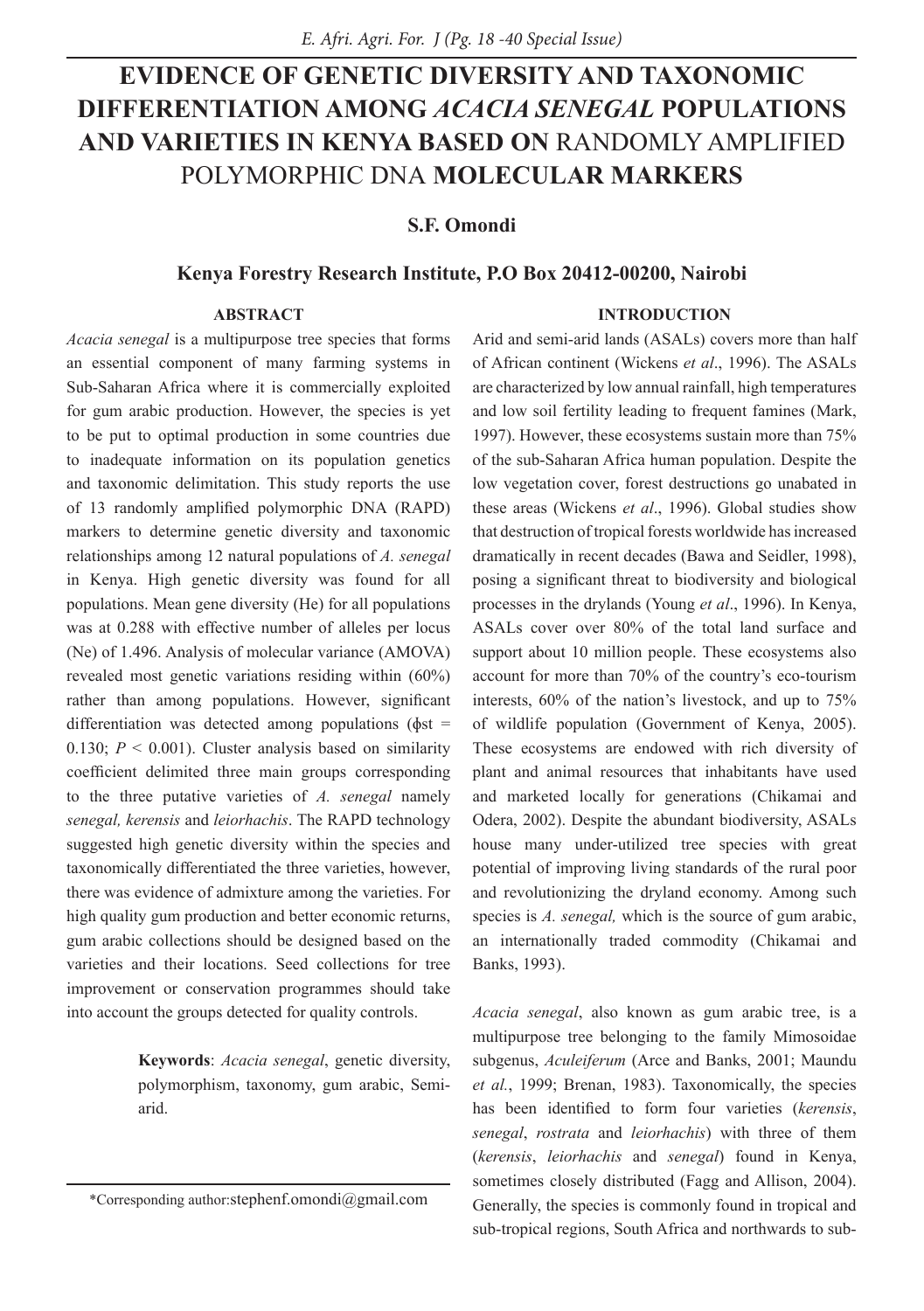Saharan Africa and some parts of Asia (Raddad *et al.*, 2005). In Kenya, the tree is found in the northern, eastern, rift valley and coastal regions, mainly in the dry *Acacia -*  Commiphora bushland (Chiveu *et al.,* 2008). The species is highly demanded because of its multiple uses such as; source of food, traditional medicine and pharmaceuticals, preservation and improvement of soil fertility, rites and customs, in addition to gum arabic which is the key product (Okunomo and Bosah, 2007; Luvanda *et al.,*  2006; Obua *et al.*, 2006;).

Research shows that the Kenyan gum arabic meets international standards. However, challenges in collection and maintaining high quality is hindering its smooth trade (Chikamai and Odera, 2002; Chikamai and Banks, 1993;). Other challenges include the significant variation in biochemical characteristics that has been found across the gum arabic collection range (Anderson and Weiping, 1992; Chikamai and Banks, 1993; Chikamai *et al*., 1996). However, the reported variation on gum arabic biochemistry can be used as a source of material for quality improvement through selection. To establish and manage the species for improved gum arabic production, selections, breeding and multiplication of elite individuals with high quality characteristics is required. Such improvement can be achieved through knowledge and understanding of the available genetic diversity and how it is structured.

Some information on genetic diversity of Kenyan population of *A. senegal* is available, however, these are not sufficient and none has addressed the taxonomic challenge of the species varieties. For example, a study by (Chiveu *et al*. (2008) using randomised amplified polymorphic DNA (RAPD) and inter-simple sequence repeat (ISSR) markers showed high genetic diversity with no differentiation among populations. This study did not analyse the whole range of the species distribution in the country. Another study by (Omondi *et al*. 2010) using simple sequence repeats (SSR or microsatellite) also recorded high genetic diversity within the species, however, this study was limited to variety *kerensis* alone. To develop a reliable improvement programme for *A. senegal*, elaborate genetic diversity study that captures the three putative varieties and the whole species distribution range is necessary. This will reveal how the three varieties interact and how this could affect gum production (Chikamai and Banks, 1993).

The aim of this study was to assess the level of genetic diversity and determine taxonomic differentiations among *A. senegal* populations in Kenya. Implications of the findings on management and improvement strategy of the species genetic resources are discussed.

# **MATERIALS AND METHODS**

#### **Population Sampling**

Three hundred and sixty individual trees of *A*. *senegal* representing the three putative varieties (*kerensis, senegal* and *leiorhachis*) were sampled from 12 natural populations in Kenya (Table I). Healthy and clean leaf tissues were collected randomly from 30 adult trees per population at a distance of between 150 and 600 m apart depending on the size of the population and distribution of trees within the population. The leaf samples were dried in silica gel and stored at -20°C until DNA extraction.

| <b>TABLE I- LOCATIONS OF THE 12</b><br>POPULATIONS OF <i>A. SENEGAL</i> IN KENYA |                       |                        |  |  |  |  |
|----------------------------------------------------------------------------------|-----------------------|------------------------|--|--|--|--|
| <u>Population</u>                                                                | Latitude              | <u>Longitude</u>       |  |  |  |  |
| Archers-post                                                                     | 00°39'52.7"           | 037°38'47.0"           |  |  |  |  |
| Ngarendare                                                                       | 00°33'39.9"           | $037^{\circ}20'45.3''$ |  |  |  |  |
| Daaba                                                                            | $00^{\circ}32'00.2"$  | 037°45'39.9"           |  |  |  |  |
| Ntumburi                                                                         | $00^{\circ}11'29.9"$  | 037°30'46.7"           |  |  |  |  |
| Kulamawe                                                                         | $00^{\circ}33'32.8"$  | $038^{\circ}01'38.6"$  |  |  |  |  |
| Kajiado                                                                          | 02°02'59.5"           | $036^{\circ}47'48.8''$ |  |  |  |  |
| Kihwezi                                                                          | $02^{\circ}12'14.2''$ | 038°03'17.4"           |  |  |  |  |
| Magadi                                                                           | $01^{\circ}32'04.3''$ | $036^{\circ}33'45.5''$ |  |  |  |  |
| Taita                                                                            | $03^{\circ}27'01.1''$ | 038°28'39.5"           |  |  |  |  |
| Rimoi                                                                            | $00^{\circ}39'52.5"$  | 035°34'16.4"           |  |  |  |  |
| Marigat                                                                          | $00^{\circ}28'20.4"$  | $035^{\circ}55'10.6''$ |  |  |  |  |
| Koriema                                                                          | $00^{\circ}26'12.5"$  | 035°52'02.9"           |  |  |  |  |

# **DNA extraction and PCR amplification**

Genomic DNA was isolated from leaves following a modified CTAB procedure (Fernández *et al*., 2000). DNA was quantified through comparison with low DNA mass ladder (Invitrogen) stained in ethidium bromide-stained 2% agarose gels. Forty random primers were screened for amplification using 30 DNA samples from across the populations. Thirteen of the primers showed clear and analysable bands. Polymerase chain reaction (PCR) amplification was performed using the 13 primers in a 25μl reaction volume containing 1XPCR buffer (10 mM Tris-HCL pH 8.3, 50 mM KCl, 1.5 mM  $MgCl<sub>2</sub>$ ), 200mM each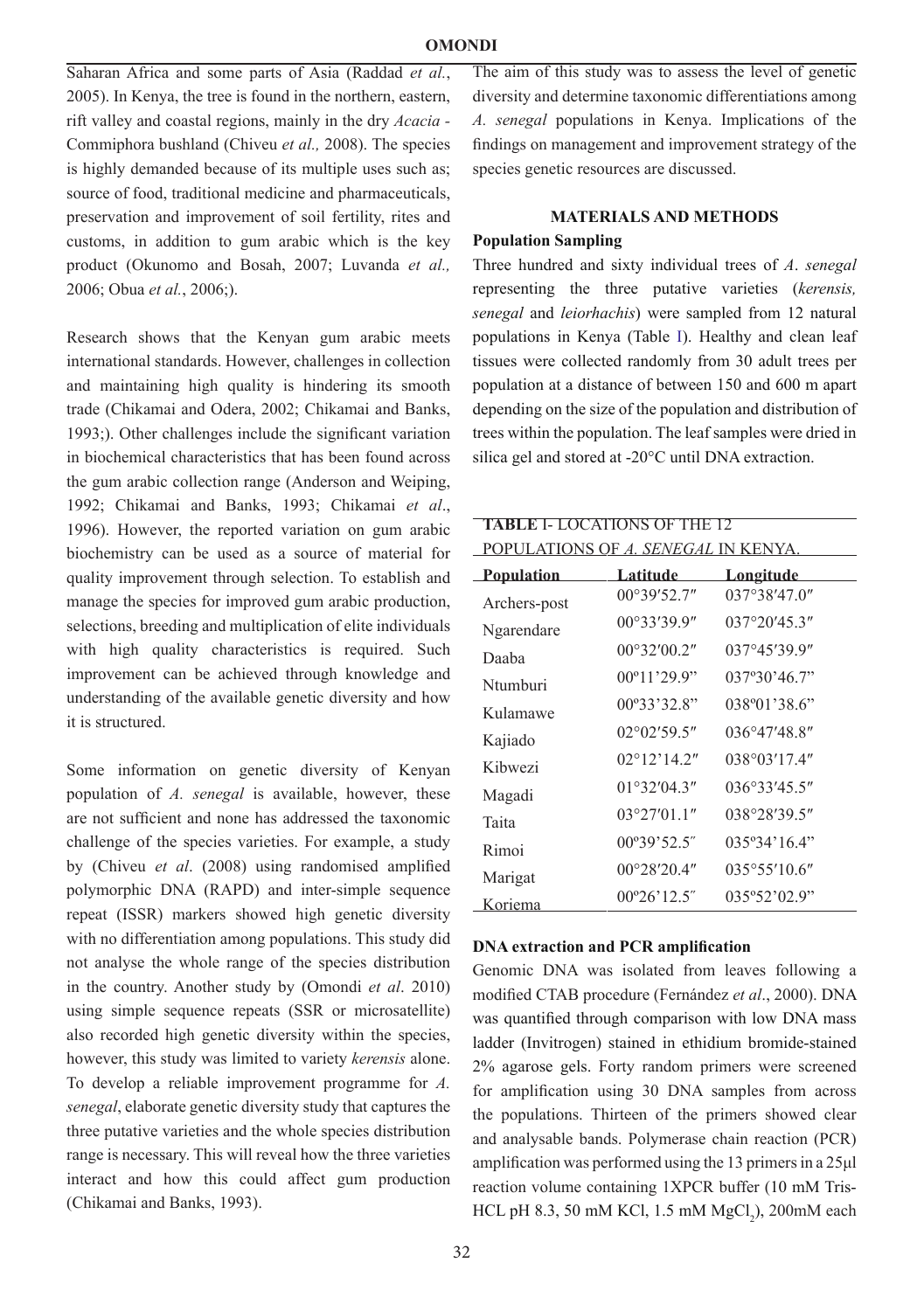of dNTPs, 20 µM of primer, 0.5 units of Taq-polymerase (Invitrogen) and about 25ng DNA template. The PCR amplification was performed using TECHNE TC - 412 Thermal Cycler (UK), with an initial denaturation at 94.5º C for 5 min., followed by 40 cycles. Each cycle consisted of denaturation at 94º C for 45s, primer annealing at 37ºC for 1 min, and extension at 72ºC for 2 min with a final extension at 72º C for 5 min. PCR products were separated on 1.5% agarose gel in 0.5 X TBE (Tris–Borate EDTA) buffer and stained in ethidium bromide (10mg/ml). The sizes of the amplified fragments were determined using a 100-base pairs (bp) DNA ladder (Invitrogen) run along the sides of the amplified products. The amplified products were visualized under ultraviolet light and photographed using Gel LOGIC 200 imaging system (Kodak MI SE).

#### **Statistical analysis**

Amplified DNA fragments (RAPD profiles) were scored for each individual as discrete characters and transformed into binary matrix  $(1 =$  presence,  $0 =$  absence) across all individuals from all populations and for each primer used. Table 2 shows chosen parameters for genetic diversity test. Percentage of polymorphic loci was calculated for each population. Shanon's diversity indexes (I) and expected heterozygosity (He) was also determined. Nei's unbiased genetic distance (*D*) was determined using POPGENE 1.32 software (Yeh *et al*., 1997). The Nei's genetic distance matrix was used to generate the phylogenetic tree using unweighted pair group arithmetic average (UPGMA) method in MEGA software (Tamura *et al*.,

2007). The reliability of this phenogram was evaluated by bootstrapping the data matrix.

The hypothesis, that populations are differentiated because of isolation by distance, was tested by correlating Nei's unbiased genetic matrix against the geographical distance matrix. Spearman's rank correlation coefficient was calculated and significance determined with 10,000 permutations using Mantel procedure (Mantel, 1967) available in GenAlEx 6.4 software (Peakall and Smouse, 2006). To analyze the intra- and inter-population genetic variation, analysis of molecular variance (AMOVA) was performed using GenAlEx 6.4 software (Peakall and Smouse, 2006).

#### **RESULTS**

# **Genetic diversity**

Among the 40 random primers screened, 13 produced unambiguous, polymorphic and reproducible fragments while the others resulted to, either no amplification or smeared profiles, which could not be interpreted. The 13 primers yielded 250 bands (loci) with 243 (97.2%) being polymorphic. The band sizes ranged from 150 to 1500 bp. The number of amplified fragments per RAPD primer ranged from 15 (KFP 34) to 22 (KFP 10 and KFP 30) with an average of 19 bands per primer (Table III). This set of loci is expected to give a good sampling of the total genome and a good assessment of the genetic diversity. The typical example of the polymorphism detected with primer KFP 8 is as shown (Figure 1).



**Figure 1**. DNA banding profiles of 30 *Acacia senegal* samples from Daaba population using KFP 8 primer; arrows show polymorphic bands.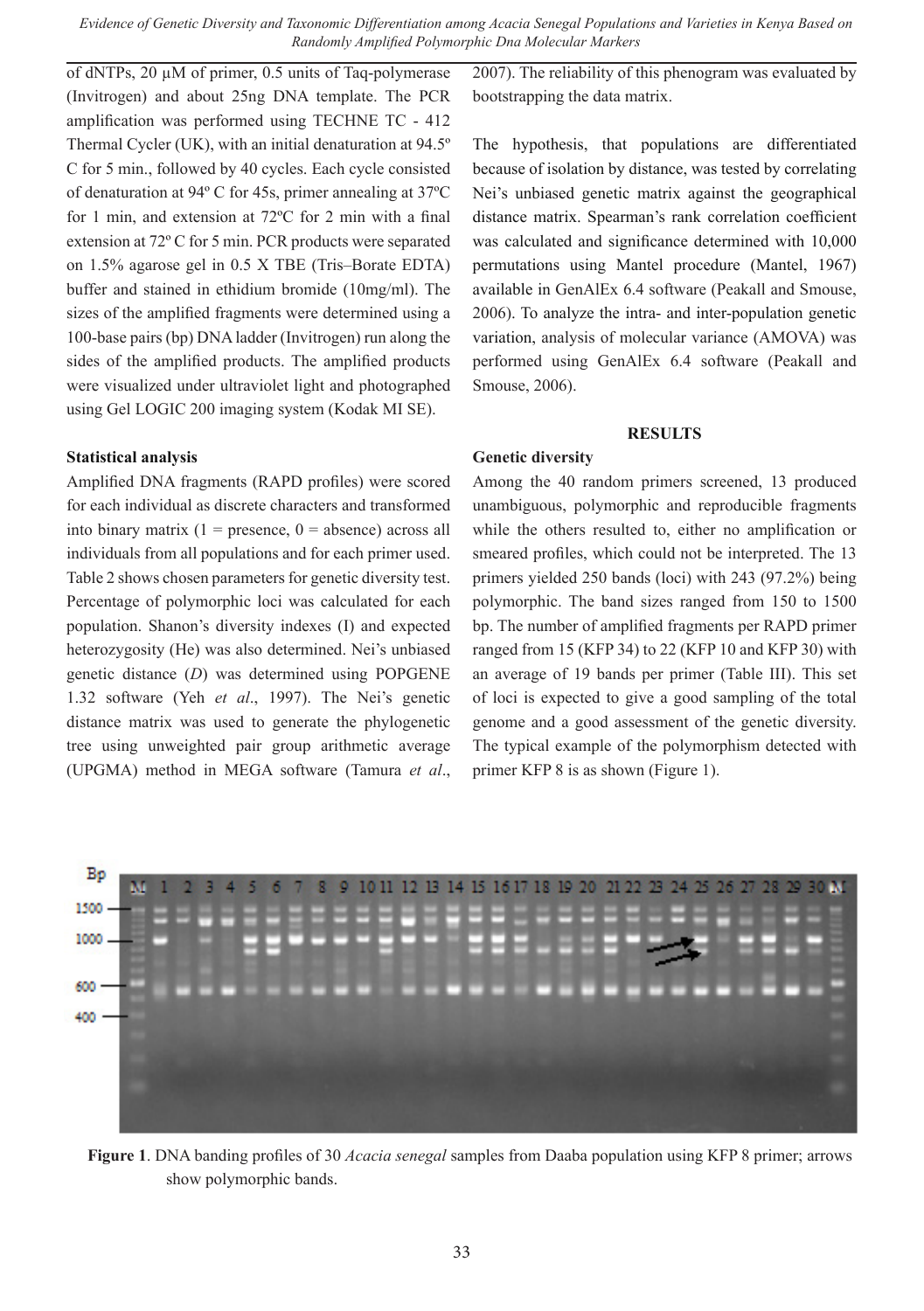## **OMONDI**

Distribution of total RAPD bands among populations appear to be highly constant (191-230 bands). Overall, the level of genetic diversity as shown by Shanon's diversity index (I) was relatively high varying from 0.360 (Marigat) to 0.485 (Daaba) with mean of 0.428. Based on mean percentage polymorphism (% P), diversity ranged from 67.2% (Magadi) to 90% (Ntumburi) with the overall mean of 80.8%. Expected heterozygosity (He) ranged from 0.234 (Marigat) to 0.329 (Daaba). Effective number of alleles (Ne) ranged from 1.456 (Magadi) to 1.570 (Daaba) with a mean of 1.496 (Table II). When the samples were considered putatively as varieties, the following diversity indices were observed; Ne (1.508, 1.495 and 1.477), I (0.441, 0.430 and 0.394), He (0.296, 0.288 and 0.268) and % P (83.5, 81.9 and 72) for variety *senegal*, *kerensis* and *leiorhachis,* respectively. Very few bands were unique to a single population. The 13 primers detected only 2 unique bands in 2 populations, one from Kibwezi and the other in Koriema.

| TABLE II- GENETIC DIVERSITY INDICES OF THE 12 POPULATIONS OF A. SENEGAL IN KENYA |    |           |           |       |       |        |
|----------------------------------------------------------------------------------|----|-----------|-----------|-------|-------|--------|
| <b>Population</b>                                                                | N  | <b>Na</b> | <b>Ne</b> | I     | He    | $\%$ P |
| Archers-post                                                                     | 30 | 1.564     | 1.475     | 0.403 | 0.272 | 75.6   |
| Ngarendare                                                                       | 30 | 1.660     | 1.531     | 0.444 | 0.302 | 79.6   |
| Daaba                                                                            | 30 | 1.776     | 1.570     | 0.485 | 0.329 | 88.0   |
| Ntumburi                                                                         | 30 | 1.820     | 1.531     | 0.465 | 0.310 | 90.0   |
| Kulamawe                                                                         | 30 | 1.680     | 1.497     | 0.414 | 0.281 | 76.8   |
| Kajiado                                                                          | 30 | 1.692     | 1.487     | 0.425 | 0.283 | 84.0   |
| Kibwezi                                                                          | 30 | 1.716     | 1.545     | 0.462 | 0.313 | 84.8   |
| Magadi                                                                           | 30 | 1.556     | 1.456     | 0.374 | 0.255 | 67.2   |
| Taita                                                                            | 30 | 1.760     | 1.470     | 0.427 | 0.281 | 86.8   |
| Rimoi                                                                            | 30 | 1.640     | 1.470     | 0.404 | 0.273 | 73.6   |
| Marigat                                                                          | 30 | 1.528     | 1.379     | 0.360 | 0.234 | 76.4   |
| Koriema                                                                          | 30 | 1.728     | 1.545     | 0.472 | 0.318 | 86.4   |
| <b>Overall mean</b>                                                              | 30 | 1.677     | 1.496     | 0.428 | 0.288 | 80.8   |

N-sample size, Na-Number of alleles per locus, Ne-Number of effective alleles per locus I-Shannon's diversity index, He-expected heterozygosity, % P-Percentage polymorphism

| TABLE III- CHARACTERISTICS OF RANDOM OLIGONUCLEOTIDE PRIMERS USED IN THE STUDY |                   |          |    |       |       |       |
|--------------------------------------------------------------------------------|-------------------|----------|----|-------|-------|-------|
| Primer                                                                         | <b>Sequence</b>   |          | NB | $\%P$ |       | He    |
| KFP 8                                                                          | ACGCGCTGGT        | 70<br>80 | 21 | 98.6  | 0.571 | 0.356 |
| <b>KFP 10</b>                                                                  | ACGGTGCGCC        |          | 22 | 98.6  | 0.61  | 0.389 |
| <b>KFP 22</b>                                                                  | <b>TACGCACACC</b> | 60       | 20 | 98.9  | 0.595 | 0.397 |
| <b>KFP 23</b>                                                                  | <b>GCTCGTCAAC</b> | 60       | 17 | 92.8  | 0.552 | 0.376 |
| <b>KFP 25</b>                                                                  | <b>ACTCGTAGCC</b> | 60       | 21 | 96.1  | 0.498 | 0.363 |
| <b>KFP 30</b>                                                                  | <b>GTGCGGACAG</b> | 70       | 22 | 98.3  | 0.592 | 0.410 |
| <b>KFP 34</b>                                                                  | <b>GTCCGTGCAA</b> | 60       | 15 | 98.3  | 0.56  | 0.401 |
|                                                                                |                   | 80       |    |       |       | 0.385 |
| <b>KFP 35</b>                                                                  | <b>CGTAGCCCCG</b> | 60       | 21 | 98.8  | 0.535 | 0.381 |
| <b>KFP42</b>                                                                   | GGTCGGAGAA        | 70       | 18 | 96.1  | 0.568 | 0.383 |
| <b>KFP45</b>                                                                   | <b>GGAAGTCGCC</b> | 70       | 21 | 96.9  | 0.584 |       |
| <b>KFP46</b>                                                                   | <b>AGTCGTCCCC</b> | 60       | 19 | 96.7  | 0.572 | 0.372 |
| <b>KFP48</b>                                                                   | <b>CTGCATCGTG</b> | 60       | 17 | 97.2  | 0.564 | 0.375 |
| <b>KFP49</b>                                                                   | <b>GAAACACCCC</b> |          | 16 | 96.1  | 0.577 | 0.377 |
| <b>Mean</b>                                                                    |                   |          | 19 | 97.2  | 0.568 | 0.382 |

\*NB, number of bands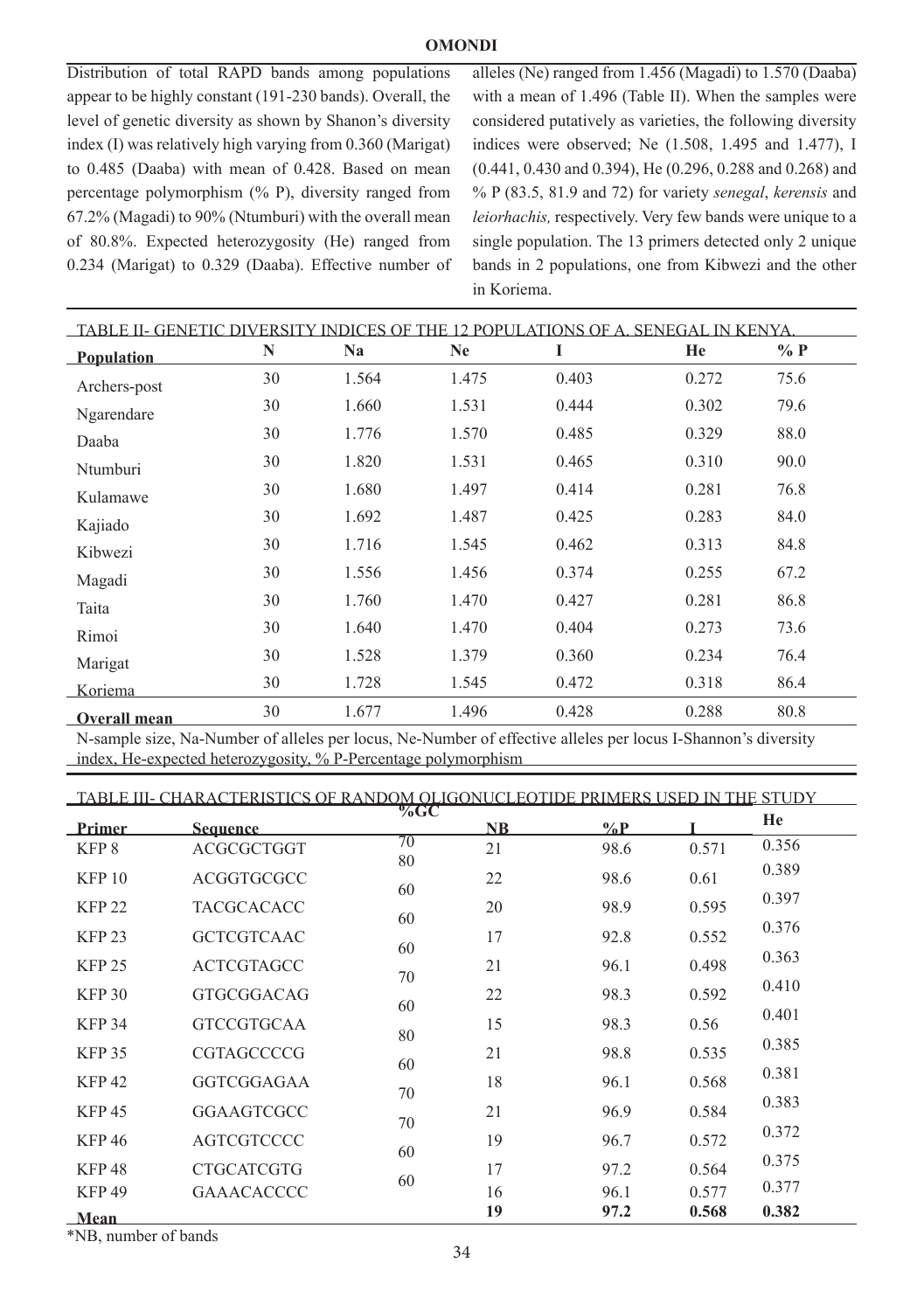# **Genetic structure**

In assessing relatedness of the populations, Nei's unbiased genetic distance (*D*) was used. The shortest distance was recorded between Kulamawe and Magadi (0.020) populations while the largest distance (0.349) was between Magadi and Koriema populations (Table IV). Analysis of molecular variance (AMOVA) revealed higher significant genetic variation within populations (60 %;  $P < 0.001$ ) than among the populations  $(27 \frac{9}{6}; P \le 0.001)$ .

When the populations were grouped as varieties,  $13\%$  $(P < 0.001)$  of the variance was attributed to the varietal differences. The AMOVA results is an indication of significant population differentiation as also shown by  $\phi$ st values (0.130; *P* = 0.000, 0.314; *P* = 0.000, 0.403;  $P = 0.000$ ) for among varieties, populations and within populations respectively (Table V).

# TABLE IV- UNBIASED NEI'S PAIRWISE GENETIC DISTANCE MATRIX BETWEEN POPULATIONS OF ACACIA SENEGAL IN KENYA. **1 2 3 4 5 6 7 8 9 10 11 12 1** 0.000 **2** 0.177 0.000 **3** 0.109 0.082 0.000 **4** 0.332 0.184 0.288 0.000 **5** 0.078 0.211 0.141 0.304 0.000 **6** 0.349 0.201 0.304 0.020 0.311 0.000 **7** 0.178 0.170 0.098 0.339 0.168 0.349 0.000 **8** 0.111 0.174 0.162 0.275 0.060 0.287 0.182 0.000 **9** 0.168 0.162 0.089 0.338 0.156 0.348 0.051 0.182 0.000 **10** 0.209 0.284 0.273 0.292 0.237 0.305 0.304 0.288 0.297 0.000 **11** 0.097 0.219 0.141 0.349 0.124 0.374 0.174 0.128 0.148 0.232 0.000 **12** 0.188 0.115 0.207 0.182 0.214 0.186 0.279 0.165 0.283 0.257 0.205 0.000 \*1-Koriema, 2-Ngarendare, 3-Daaba, 4-Kulamawe, 5-Ntumburi, 6-Magadi, 7-Kibwezi, 8-Kajiado, 9-Taita, 10-Rimoi, 11-Marigat, 12-Archers-Post

# TABLE V- ANALYSIS OF MOLECULAR VARIANCE (AMOVA) OF 360 INDIVIDUALS OF A. SENEGAL TREES FROM TWELVE NATURAL POPULATIONS IN KENYA USING 13 RAPD PRIMERS. DF-DEGREES OF FREEDOM, ɸST-POPULATION DIFFERENTIATION

| <b>Source of variation</b> | DF  | <b>Sum of Squares</b> | <b>Estimated</b><br>variance | % variation | <b>bst-Value</b> | <i>P</i> -value |
|----------------------------|-----|-----------------------|------------------------------|-------------|------------------|-----------------|
| Among varieties            |     | 2803.539              | 7.882                        | 13          | 0.130            | 0.000           |
| Among populations          | 9   | 4812.942              | 16.617                       | 27          | 0.314            | 0.000           |
| Within populations         | 348 | 12614.767             | 36.249                       | 60          | 0.403            | 0.000           |
| Total                      | 359 | 20231 247             | 60.749                       | 100         |                  |                 |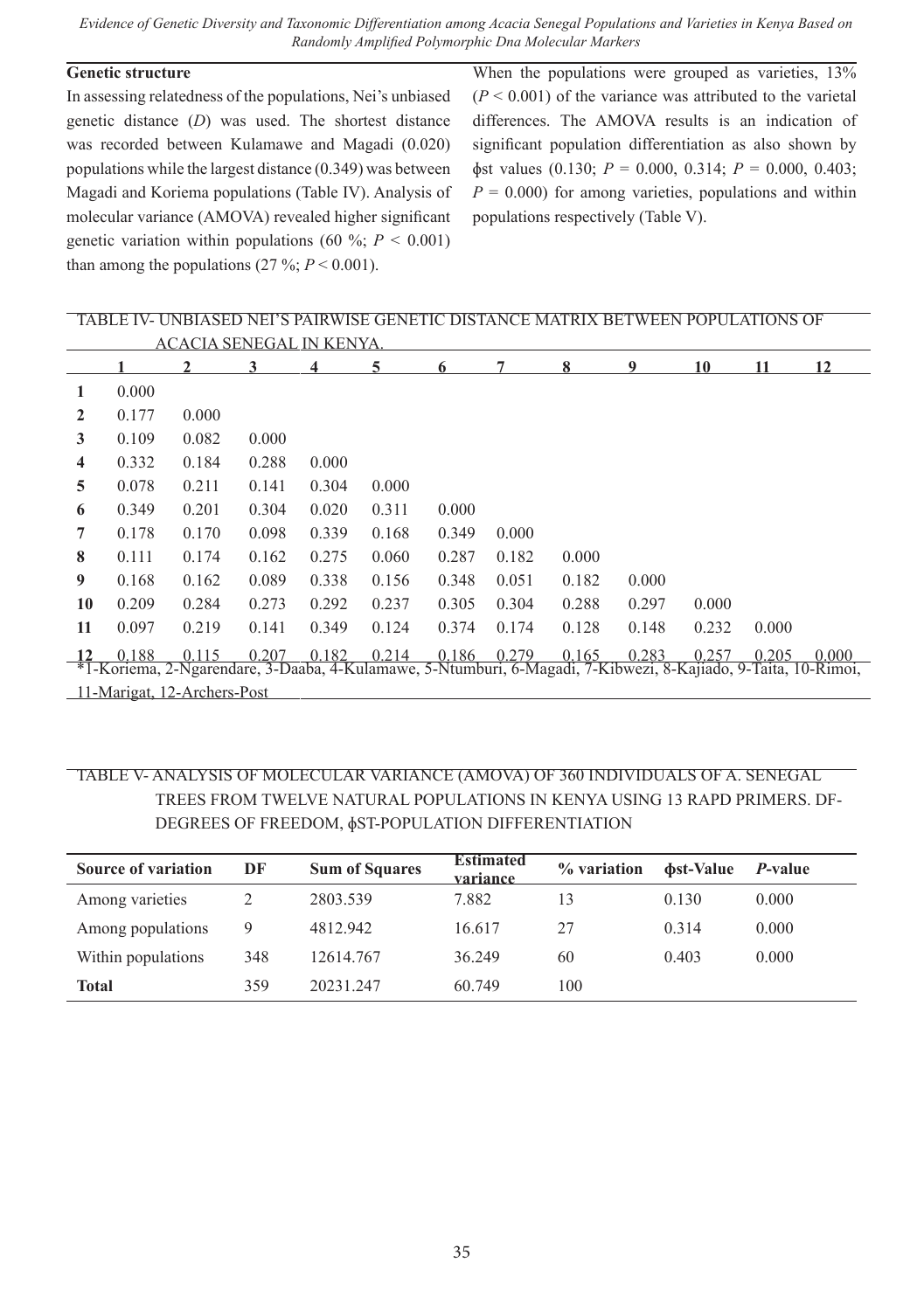

**Figure 2**. Cluster analysis of the 12 populations of *Acacia senegal* in Kenya showing the differentiation of the three varieties. A, variety *senegal*; B, variety *kerensis*; C, variety *leiorhachis*

# **DISCUSSIONS**

#### **Genetic diversity**

Overall in the present study, Kenyan population of *A. senegal* has revealed high genetic diversity. Assessment of genetic variability among individuals and populations using RAPD markers is promising because many polymorphic loci can be obtained in a relatively shorter time inexpensively without any prior knowledge of the genome of the species under study (Chiveu *et al*., 2008). In the present study, RAPD analysis was found to be important and a powerful tool for detection of spatial genetic variation. With 13 random primers, 243 polymorphic loci were obtained and differentiated the 360 individuals of *A. senegal* studied reflecting a rich allelic

diversity in the populations.

The high genetic diversity detected in this study reflected in allelic richness, percentage polymorphism and heterozygosity is important in sustainable use of the species genetic resources. The diversity found is comparable to those reported for the species by Chiveu *et al*. (2008) and other tropical species such as *Vitellaria paradoxa* (Bouvet *et al*., 2004), *Acacia melanoxylon* (Playford *et al*., 1993) and *Araucaria araucana* (Bekessy *et al*., 2002). The high values of genetic diversity may be attributed to life history of the species and its spatial distribution, and are in agreement with the general conclusions already made on other widespread, long lived and out-crossing insect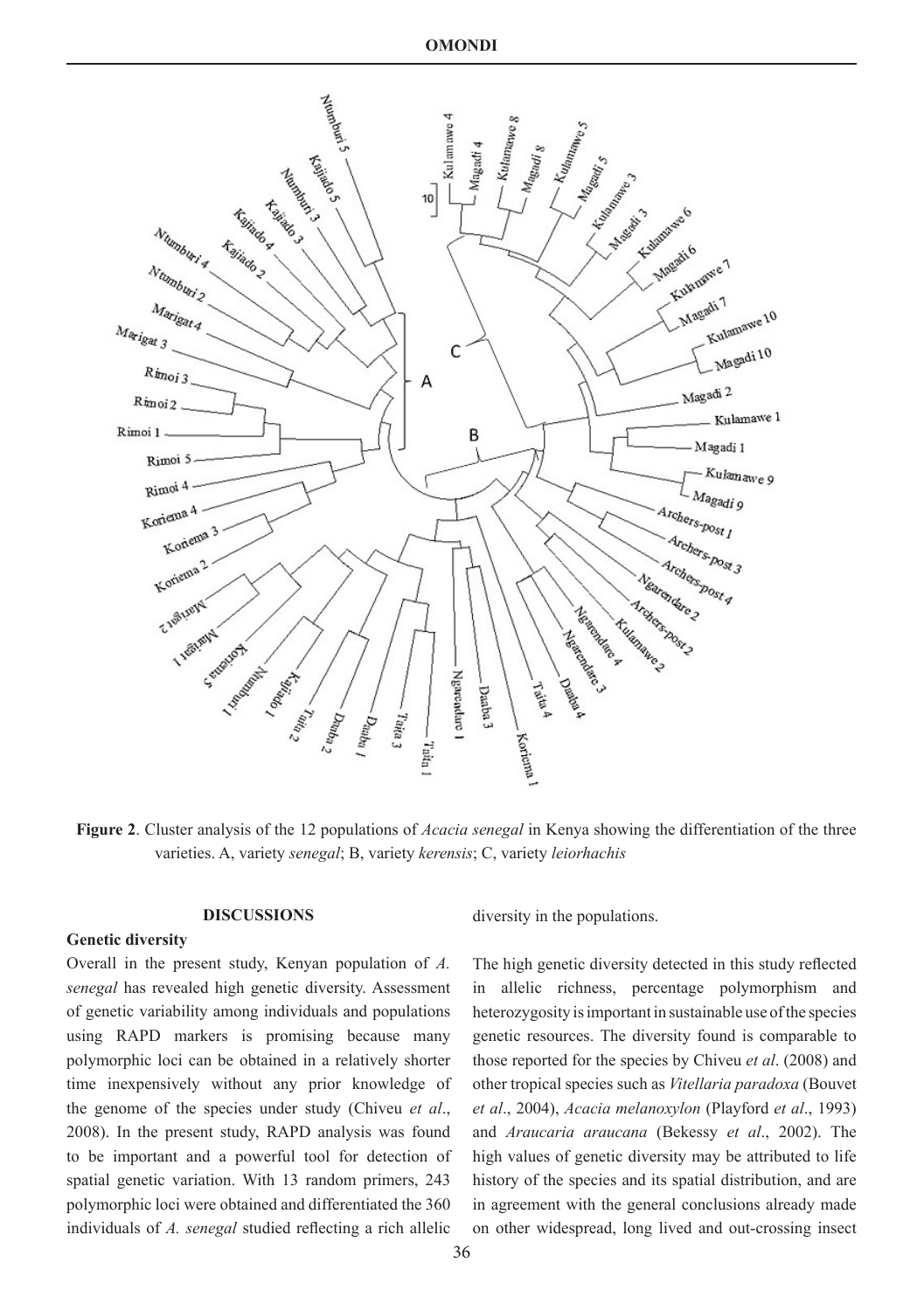#### pollinated tree species.

*Acacia senegal* is widely distributed in the drylands and its adaptation to the varied environment requires high genetic diversity. Findings of the present study also corroborates high genetic diversity reported earlier by Chevallier *et al*. (1994) on the species using isoenzymes. They concluded that the significant heterozygosity observed in *A. senegal* and partitioning of higher percentage of genetic diversity within population suggests presence of exclusive outcrossing mating system. Such mating pattern promotes inter-breeding and genetic diversity. Additionally, high genetic diversity in tropical trees such as *A. senegal* may be attributed to high levels of gene flow among populations through seed and pollen movements (White *et al*., 2002). Other traits such as self-incompatibility has also been reported for *A. senegal* that may be ensuring diversity among individuals within populations (Doligez and Joly, 1997). Such variations are important in conservation biology and improvement programmes since they contain the future evolutionary adaptations and value addition opportunities (Shrestha *et al*., 2000).

Forest trees are non-mobile and long-lived organisms, which grow under environmental conditions that are heterogeneous in time and space. Moreover, they are exposed to many stress factors, most of which are due to human activities, pollution, climate change, habitat fragmentation amongst others (Whitmore, 1997). For survival, higher genetic diversity is required. In this study *A. senegal* has shown high adaptive and improvement potential revealed through its high genetic diversity needed to survive, persist over time and avail opportunities for selection. The species is highly valued for its gum arabic production and potential economic stay for arid areas. Therefore, higher diversity presents chance for improved and sustainable utilization. Among the populations studied, higher level of genetic diversity was observed among the widely dispersed populations while the more restricted such as Magadi population had the lowest level of variation. As has been reported in other studies, distribution range and population size has a major correlate of within population genetic variation in tropical tree species with restricted populations showing less variation than those with broader distribution (Loveless, 1992). This scenario explains the present findings.

# **Genetic structure and variety differentiation**

Plant species differ markedly in the way genetic diversity

is partitioned between populations. These patterns are correlated with mating systems and life history parameters (Hamrick, 1989). Distribution of variability between and within populations in the present study based on nested analysis of molecular variance indicates that most of the genetic variation is present within populations (60%). This result was expected with the biological characteristic of *A. senegal*. Hamrick *et al*. (1991) identified those characteristics of species, which can explain high level of genetic diversity within populations and low levels among populations. These include life history, dispersal mechanism, mating systems and distribution range. Species such as *A. senegal* that do not have strong habitat specificity and are continuously distributed are expected to have more within-populations diversity than those with strong habitat preference and a scattered distribution.

Association between breeding systems and levels of genetic diversity has been well documented. Generally, most selfing species are characterized by high genetic differentiation among population whereas predominantly out-crossing wind pollinated species exhibit less variation among populations (Loveless and Hamrick, 1984). *Acacias* are generally out-crossers (Ross, 1979; Oballa, 1993). However, significant variation was detected among populations of *A. senegal* in this study. This is contrary to the common belief about the out-crossing woody perennial plants. In this regard, the high degree of population differentiation realized here is unlikely to be a result of inbreeding. Pollination trials on *A. senegal* have shown that the species is exclusively outcrossed and self-incompatible (Tandon and Shivanna, 2001). Differentiation among populations of *A. senegal* could therefore be attributed to taxonomic difference within the species whereby four putative varieties (*rostrata*, *kerensis, senegal* and *leiorhachis*) have been recognized. Three of these varieties (*kerensis, senegal and leiorhachis*) are reported present in Kenya (Chikamai and Banks, 1993: Omondi *et al*., 2010) and may be the source of differentiation revealed in the present study. During sample collections, materials were collected from the whole species distribution range, possibly sampling all the three varieties. Inclusion of all the three varieties in this analysis might be the contributing factor for differentiation.

The distance based clustering analysis method revealed a strong structure among the 12 populations of *A. senegal*. Individuals were grouped into three groups reflecting the three putative varieties (*kerensis*, *senegal* and *leiorhachis*)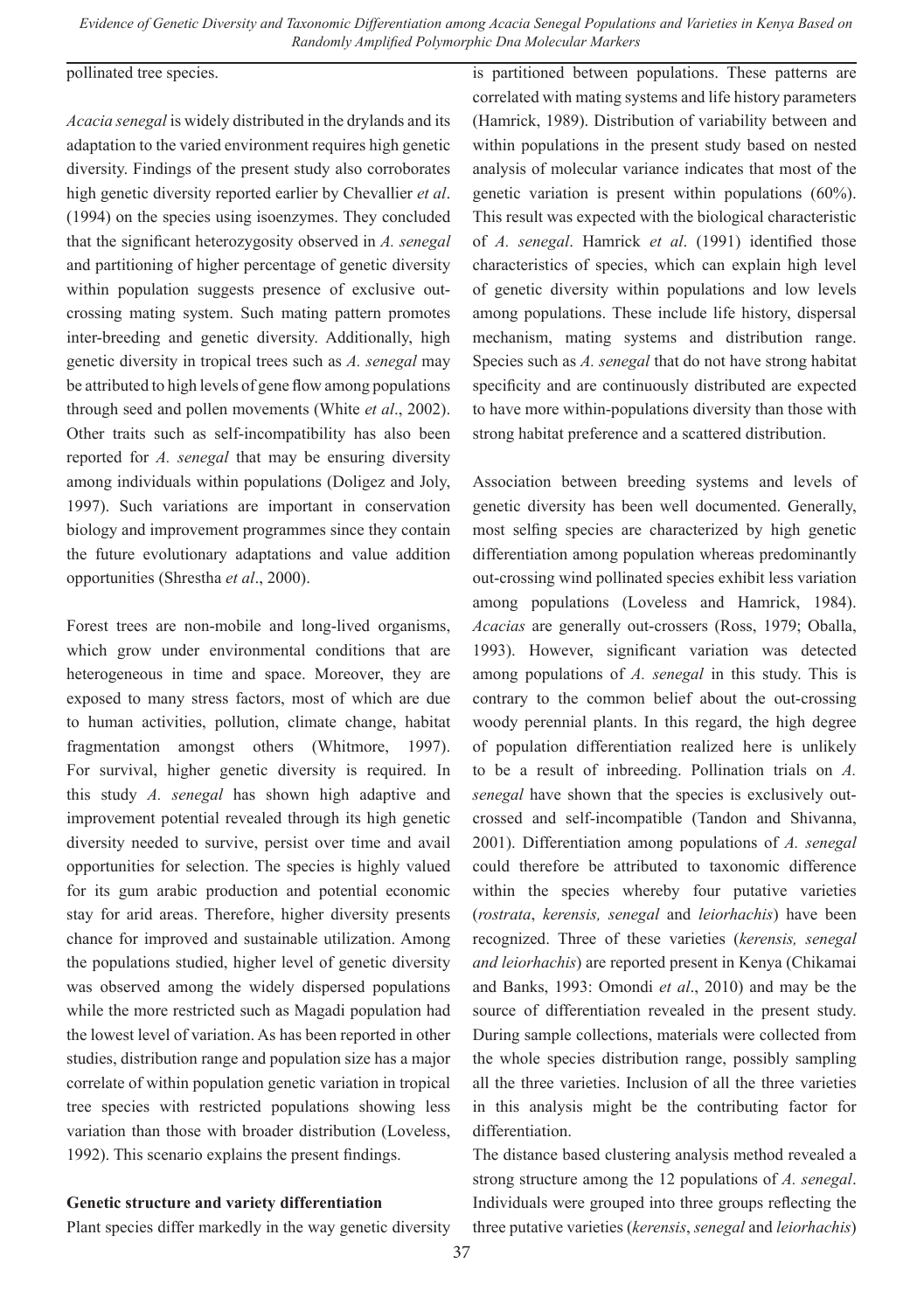# **ACKNOWLEDGEMENTS**

with several overlap between *kerensis* and *senegal*. Such findings have been reported in the taxonomic study of *A. senegal* in Uganda using morphological characters (Mulumba and Kakudidi, 2009). Field observations have also been made in Kenya where variety *senegal* and *kerensis* show morphological overlaps unlike the distinct *leiorhachis* (Omondi *et al*., unpublished data). The results agree with initial taxonomic work that separated the species into different varieties (Brenan, 1983). This finding lends support to the concept of keeping the varieties separate in utilization (Chikamai and Banks, 1993). Since the species has generated a lot of interest based on its potential for quality commercial gum arabic production in Kenya, there is need for caution to treat the varieties differently. Biochemical studies of Kenyan gum arabic have established quality variations and this could be attributed to the mixing of gum from the different varieties.

Ecological and geographic differentiations are important factors, which influence breeding and sampling strategies of tree crops. In the test of hypothesis of isolation by distance, results of this study found positive but nonsignificant correlation between genetic and geographic distances. Populations that are located far apart were found to be clustered together while those closely located separated. This is an indication of efficient gene flow among the populations. The overall pattern of genetic divergence among the populations studied reflects a story of short-term separation and consistent gene flow. The populations thus share gene pool, and there is no evidence of any barriers likely to restrict gene flow between them.

#### **CONCLUSION**

To improve on the quality of gum arabic production and good market returns, gum collections should be done and separated based on variety. Through this, livelihoods of the local populations that entirely depend on the resource will be enhanced. From conservation point of view and since varieties clustered separately, each variety should be conserved separately. A representative sample of natural populations of each variety could then be used to develop *in situ* or *ex situ* conservation strategy of the species. Findings could help define a strategy for elaborate breeding population. To start an improvement programme, the breeding population should consist of many individual trees selected within few populations of the varieties to capture larger proportion of the variation.

This study was funded by Kenya Forestry Research Institute (KEFRI) and ACACIAGUM project. KEFRI Biotechnology staff are acknowledged for their support during the study.

#### **REFERENCES**

- [1]Anderson, D.M.W. and Weiping, P.W. (1992). Gum Arabic (*Acacia senegal*) from Uganda: characteristics N.M.R spectra, amino compositions and gum/soil cationic relationships. *Int. Tree Crop J.* 7(3): 167-179.
- [2]Arce, L.R. and Banks, H. (2001). A preliminary survey of pollen and other morphological characters in neotropical Acacia subgenus Aculeiferum (Leguminosae: Mimosoideae). Bot. J. Linn. Soc.135: 263-270.
- [3]Bawa, K.S. and Seilder, R. (1998). Natural forest management and conservation of biodiversity in tropical forests. Conserv. Biol. 12: 46-55.
- [4]Bekessy, S.A., Allnutt, T.R., Premoli, A.C., Lara, A., Ennos, R.A., Burgman, M.A., Cortes, M. and Newton A.C. (2002). Genetic variation and endemic Monkey Puzzle tree, detected using RAPDs. Heredity 88: 243-249.
- [5]Bouvet, J.M., Fontaine, C., Sanou, H., and Cardi, C. (2004). An analysis of the pattern of genetic variation in Vitellaria paradoxa using RAPD markers. Afroforest. Syst 60:61-69.
- [6]Brenan, J.P.M. (1983). Manual on taxonomy of Acacia species. FAO Forestry Division, Rome.
- [7]Chevallier, M.H., Brizard, J.P., Diallo, I. and Leblanc, J.M. (1994). Genetic diversity in the Acacia senegal complex. Bois et forests des Tropiques, No. 240 5-12.
- [8]Chikamai, B.N. and Banks, W.B. (1993). Gum arabic from Acacia senegal (L)Willd. in Kenya. Food Hydrocoll 7 (6): 521-534.
- [9]Chikamai, B.N. and Odera, J.A. (2002). Commercial plants, gums and resins in Kenya, Nairobi, Kenya, pp. 47-52.
- [10]Chikamai, B.N., Banks, W.B., Anderson, D.M.W.,and Wang Weiping, P. (1996). Processing of gum arabic and some new opportunities. Food hydrocoll 10 (3): 309-316.
- [11]Chiveu, C.J., Dangasuk, O.G., Omunyin, M.E. and Wachira, F.N. (2008). Genetic diversity in Kenyan populations of Acacia senegal (L.) Willd. revealed by combined RAPD and ISSR markers. Afr. J.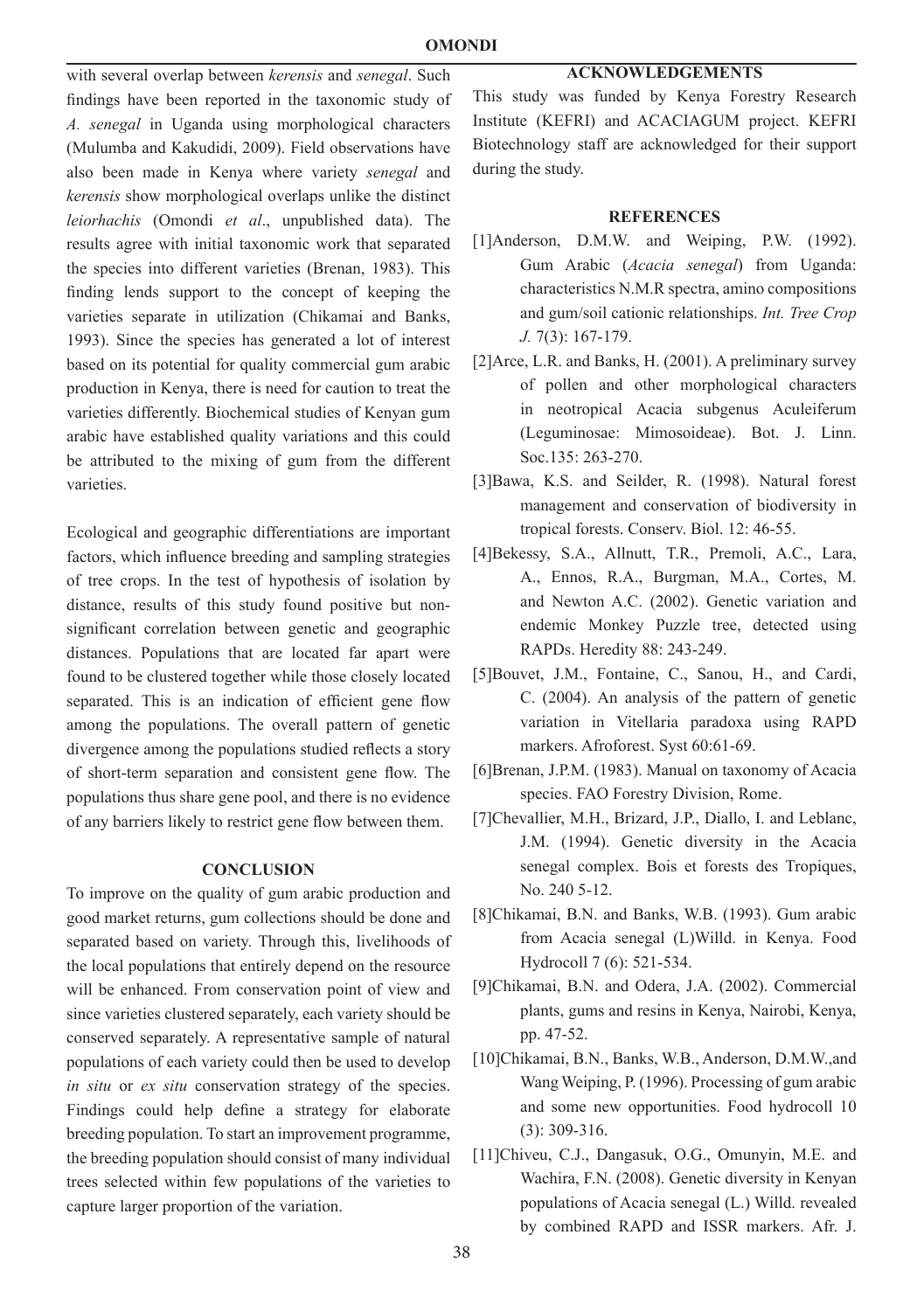Biotechnol 7 (14): 2333-2340.

- [12]Doligez, A. and Joly, H.I. (1997). Genetic diversity and spatial structure within a natural stand of a tropical forest tree species, Carapa procera (Meliaceae), in French Guiana. Heredity 79:72–82;
- [13]Fagg, C.W. and Allison, G.E. (2004). Acacia senegal and gum arabic trade. *Oxford Forestry Institute. Trop. For. papers* No. 42.
- [14]Fernández, J.F., Sork, V.L., Gallego, G., López, J., Bohorques, A. and Tohme, J. (2000). Cross-Amplification of Microsatellite Loci in a Neotropical Quercus Species and Standardization of DNA Extraction from Mature Leaves Dried in Silica Gel. *Plant Mol. Biol*. Rep. 18:397–397.
- [15]Government of Kenya. (2005). Sessional paper on sustainable development of arid and semi arid lands of Kenya (Draft). Office of the President, Nairobi, Kenya. Page 30.
- [16]Hamrick, J.L., Godt, M.J.W., Murawski, D.A. and Loveless, M.D. (1991). Correlation between species traits and allozyme diversity: implication for conservation biology. In: Falk DA, Holsinger KE (eds). *Genetics and conservation of rare plants.* Oxford University Press, New York, pp 75–86
- [17]Hamrick, J.L. (1989) Isozymes and the Analysis of Genetic Structure in Plant Populations. In: Soltis D.E., Soltis P.S., Dudley T.R. (eds). *Isozymes in Plant Biology. Springer*, Dordrecht. https://doi. org/10.1007/978-94-009-1840-5\_5
- [18]Loveless, M.D. (1992). Isozyme variation in tropical trees. New For 6:67-94.
- [19]Loveless, M.D., and Hamrick, J.L. (1984). Ecological determinants of genetic structure in plant populations. *Annu. Rev. Ecol. Evol. Syst*. 15:65-95.
- [20]Luvanda, A.M., Choge, S.K. and Chikamai, B.N. (2006). The role of Boswellia species in the livelihood of local communities in Wajir District. In: Muchiri, M.N., Kamondo, B., Tuwei, P. and Wanjiku, J. (eds) (2007). Proceedings of the 3rd Kenya Forestry Research Institute (KEFRI) Scientific Conference, Muguga, Kenya, 6th - 9th November 2006. Nairobi, Kenya, PP297-304.
- [21]Mantel, N. (1967). The detection of disease clustering and a generalized regression approach. Cancer Res 27:209–220.
- [22]Mark, S. (1997). Economic policy and desertification in arid and semi-arid developing countries. Pak. Dev. Rev. 36:191-201.

(1999). Traditional food plants of Kenya. Nairobi, Kenya.

- [24]Mulumba, J.W. and Kakudidi, E. (2009). Numerical taxonomic study of Acacia senegal (Fabaceae) in the cattle corridor of Uganda. S. Afr. J. Bot. 76(2): 272-278.
- [25]Oballa, P.O. (1993). Genetic variation within Acacia karroo Hayne. D. Phil. Thesis, Oxford University, Oxford, England.
- [26]Obua, J., Agea, J.G., Namirembe, S., Egadu, S.P. and Mucunguzi, P. (2006). The potential of Acacia senegal for dryland agro-forestry and gum Arabic production in Uganda. J. Dryland Agric. 1(2):186- 193.
- [27]Okunomo, K. and Bosah, B.O. (2007). Germination response of Acacia senegal (Linn.) seeds to various pre-sowing treatments in the nursery. *J. Food Agric. Environ.* 5 (3&4): 389-391.
- [28]Omondi, F.S., Kireger, E., Dangasuk, G.O., Chikamai, B., Odee, D.W., Cavers, S. and Khasa, D.P. (2010). Genetic diversity and population structure of Acacia Senegal (L) Willd. in Kenya. *Trop. Plant Biol.* 3:59-70.
- [29]Peakall, R. and Smouse, P.E. (2006). GENALEX 6: Genetic analysis in Excel. Population genetic software for teaching and research. *Mol. Ecol. Nat.*  6:288-295.
- [30]Playford, J., Bell J.C. and Moran, G.F. (1993). A major disjunction in genetic diversity over the geographic range of Acacia melanoxylon R. Br. Austr. *J. Bot.* 41:355-368.
- [31]Raddad, E.Y., Salih, A.A., Elfadl, M.A., Kaarakka, V. and Luukkanen, O. (2005). Symbiotic nitrogen fixation in eight Acacia senegal provenances in dry land clays. *Plant Soil 2*7(5): 261-269.
- [32]Ross, J.H. (1979). A conspectus of the African Acacia species. Memoirs of Botanical Survey of South Africa, 44,155.
- [33]Shrestha, M.K., Ward D. and Golan-Goldhirsh, A. (2000). Genetic diversity and water stress in isolated Negev desert populations of Acacia raddiana. Communicating and Advancing Ecology. The Ecological Society of America 85th Annual meeting.
- [34]Tamura, K., Dudley, J., Nei M. and Kumar, S. (2007). MEGA4: Molecular Evolutionary Genetics Analysis (MEGA) software version 4.0. *Mol. Biol. Evol.* 24:1596-1599.
- [23]Maundu, P.M., Ngugi, G.W., and Kasuye, H.C. [35]Tandon, R. and Shivanna, K.R. (2001). Pollination